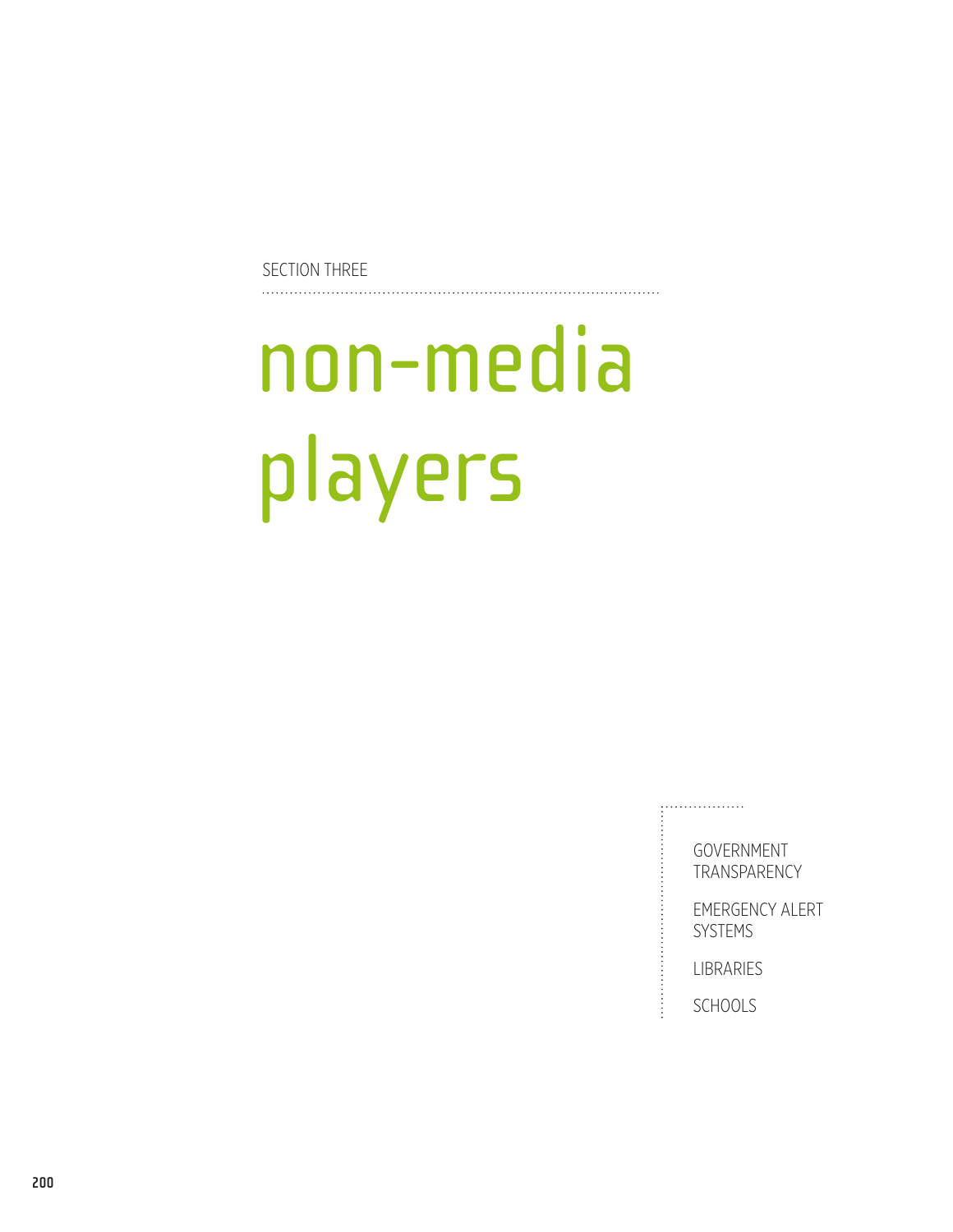Americans have never relied solely on the media as their source for critical information. The PTA newsletter, a flier on the bulletin board at work, gossip over the hedge, the weekly sermon, the National Weather Service, campaign advertisements, public health announcements—these are among the myriad ways we learn about events that impact our lives. The digital revolution has not only transformed traditional media but also has created new ways for Americans to get civically important information from outside the flow of the news media. In this chapter, we look at four areas we expect will become increasingly important sources for information: government, libraries, emergency alert systems, and schools.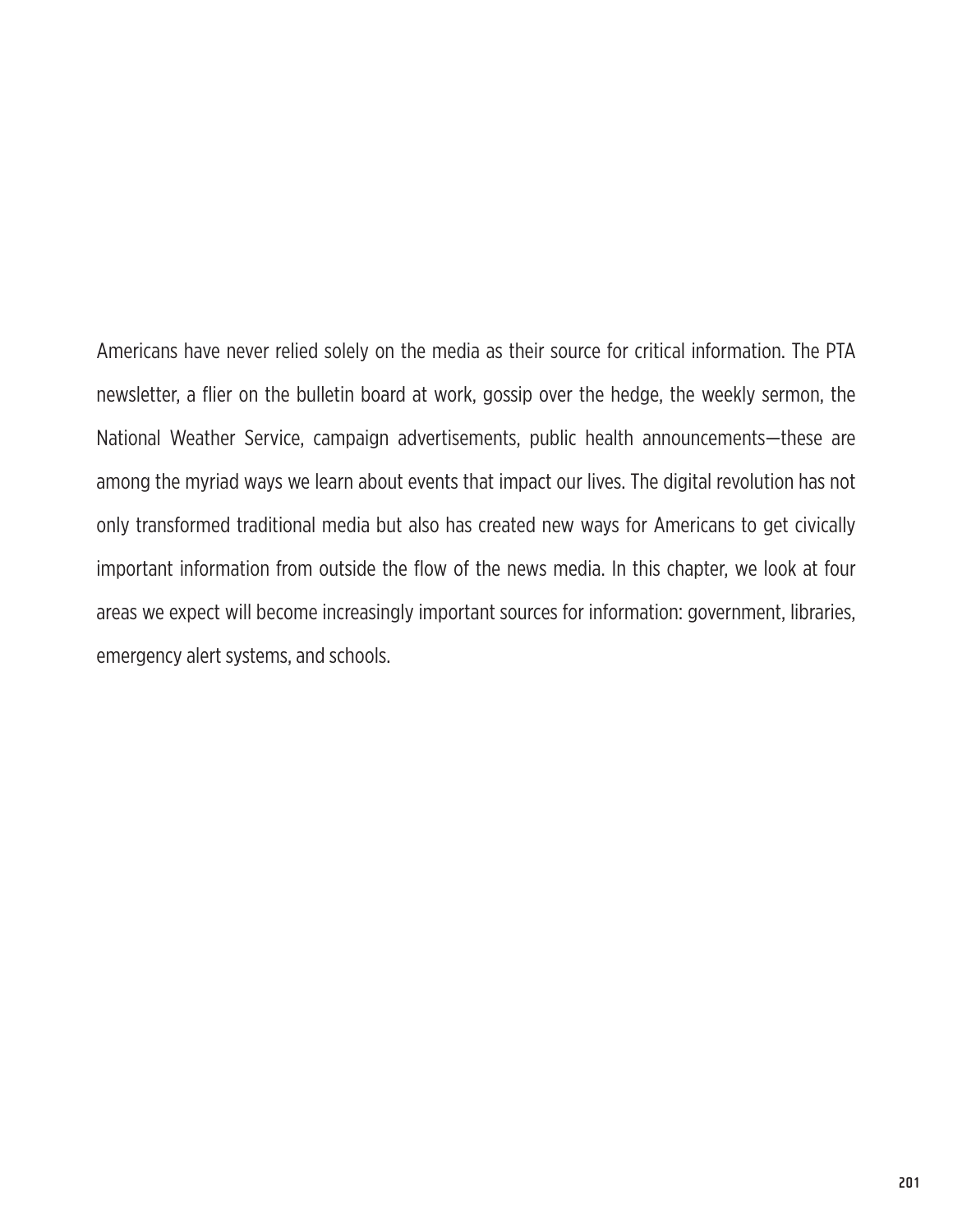# <sup>16</sup> Government Transparency

**Government has legitimate reasons** to want to preserve secrecy when it comes to national security and other private matters—but when it comes to matters that directly affect the lives of citizens, transparency and accessibility are crucial. And the weaker the traditional journalism sector is, the more crucial these become: By making relevant data available online, information that previously might have taken weeks to track down can be found in hours through a computer-assisted search. This reduces the expense of accountability journalism, and it empowers citizens to act on their own behalf. Greater government transparency has been recommended by the Knight Commission in *Informing Communities: Sustaining Democracy in a Digital Age*, 1 the Columbia Journalism School in *The Reconstruction of American*  Journalism,<sup>2</sup> the Federal Trade Commission, and many others.<sup>3</sup>

In previous chapters we touched on some efforts that have enabled citizens to observe the workings of government, including state public affairs networks, local governmental access channels on cable TV, and C-SPAN. In this section, we will take a broader look at the developing movement for government transparency, we will discuss ways to improve transparency in the future, and we will talk about the limitations of transparency as a strategy for meeting public information needs.

#### **The Three-Stage Open Government Movement**

The contemporary open government movement traces its roots to the 1966 enactment of the federal Freedom of Information Act (FOIA).<sup>4</sup> FOIA significantly expanded the obligations of federal agencies to publish fundamental government information and disclose specific records upon public request.<sup>5</sup> FOIA's enactment also spurred a nationwide revolution in open government law. Every state now has its own version, and Congress has repeatedly amended the federal FOIA, almost always in the direction of greater openness. In addition, Congress enacted the Electronic Freedom of Information Act Amendments of 1996,§ which directed agencies to use new technologies to further realize FOIA's promise of government transparency.

More recently, a second branch of the open government movement has blossomed, promoting the sharing of government databases. President Obama's January 21, 2009, Memorandum on Transparency and Open Government stated: "Executive departments and agencies should harness new technologies to put information about their operations and decisions online and readily available to the public."<sup>7</sup> The Office of Management and Budget then issued an Open Government Directive,<sup>8</sup> requiring agencies to "identify and publish online in an open format at least three high-value data sets"<sup>,</sup> and develop "an Open Government Plan that will describe how it will improve transparency and integrate public participation and collaboration into its activities."<sup>10</sup>

Perhaps the most visible national spokesperson for this trend is Vivek Kundra, the White House's chief information officer, who, as chief technology officer for the District of Columbia, created what many consider the gold standard in online data sharing by local government. Among its 29 databases," the DC.gov site enables citizens to search:

- > *Campaign Contributions*—by amount, contributor, date, location, or recipient
- > *Citywide Calenda*r—for information on events in D.C.
- > *D.C. Parks*—for information on swimming pools, basketball courts, before- and after-school care, and other programs at parks and recreation centers
- > *Local and Small Businesses*—for listings of small, local, minority, and disadvantaged businesses in D.C.
- > *Grants*—for information on current competitive federal, city, and foundation grant opportunities for local organizations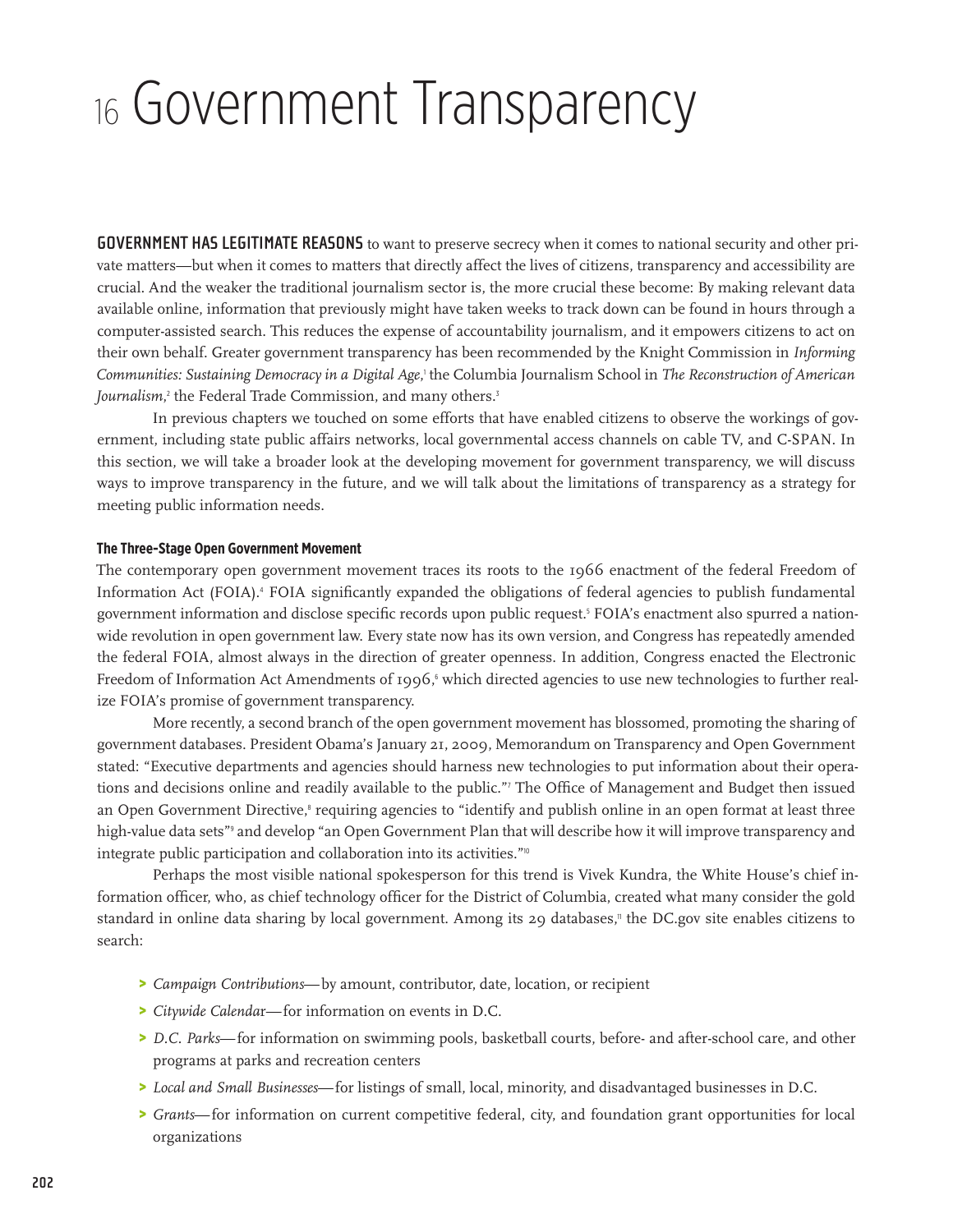- > *Health Professionals*—to find Department of Health licenses for practitioners, including chiropractors, dentists, psychologists, and social workers
- > *Property Sales*—for sale prices and other information about D.C. properties
- > *Public Library Catalog*—for book information and availability
- > *Reference Materials*—for online access to magazines, newspapers, and reference materials on a wide variety of subjects
- > *Public School Demographics*—for D.C. Public Schools data on racial composition, Stanford-9 scores, attendance rates, and more
- > *Free Internet Access*—to find organizations offering free or low-cost Internet access
- > *Meeting Facilities*—to find places to hold a convention or meeting in D.C.
- > *Property Assessments*—for D.C. property tax assessments
- > *Surplus Property Auctions*—for sales of surplus assets through online auctions
- > *Public Land Records*—by grantor, grantee, document number, lot/square, or document type
- > *Zoning Maps*—for maps of neighborhood zones

Other impressive local efforts include San Francisco's DataSF and NYCStat, which describes itself as "New York City's one-stop-shop for all essential data, reports, and statistics related to City services."<sup>12</sup>

A third frontier in the drive for government openness is a growing engagement with social media. Nearly three-quarters of local government jurisdictions around the country use Twitter to push news to citizens and the media, especially with regard to emergency and public safety alerts. About the same number are using Facebook to communicate with citizens, frequently targeting users demographically or by interest.<sup>13</sup> In addition, governments are involving residents interactively in the gathering and reporting of civic information. "Many cities and counties have developed web-based applications that encourage citizens to submit pictures of potholes in need of repair, garbage needing pick-up, or graffiti that needs to be erased,"14 says Alan Shark, executive director of the Public Technology Institute, a nonprofit group that supports city and county government. Examples include:

- > Boston developed the Citizens Connect application to allow residents and visitors to gather information about the physical state of the city and send that information directly to the appropriate city department through their iPhone. Citizens can attach a photo and capture system-generated Geographic Information System (GIS) coordinates. The Boston Globe reported that, "City officials say the iPhone application is being used mostly by younger residents who have not previously called the hot line."<sup>15</sup>
- > The City of Mesa, Arizona, developed a Citizen Dashboard for Bond and Capital Improvement Projects, keeping citizens apprised of public projects financed by their bond votes.<sup>16</sup>
- > Pittsburgh's iBurgh application for the iPhone debuted in August 2009 and reportedly had 8,000 users in its first five months.<sup>17</sup>
- > San Jose launched a complaint app called the San Jose Mobile City Hall.<sup>8</sup>
- > One private site, SeeClickFix, recently reported the posting of its 50,000th city maintenance issue to be resolved.<sup>19</sup>

These apps can aid journalists, who track posts as sources for stories.<sup>20</sup> And these records-and-data-sharing initiatives will likely have a public impact that goes beyond stimulating information flow. Their very existence has the potential to reduce corruption and promote accountability in the same way that publicity typically does. A team of scholars working through the École des Hautes Études Commerciales (EDHEC) Business School examined the disclosure practices of the national legislatures of 126 countries and compared them to corruption scores indicated by the International Country Risk Guide. Their conclusion: greater public access to financial disclosure by public officials correlated to lower levels of corruption.<sup>21</sup>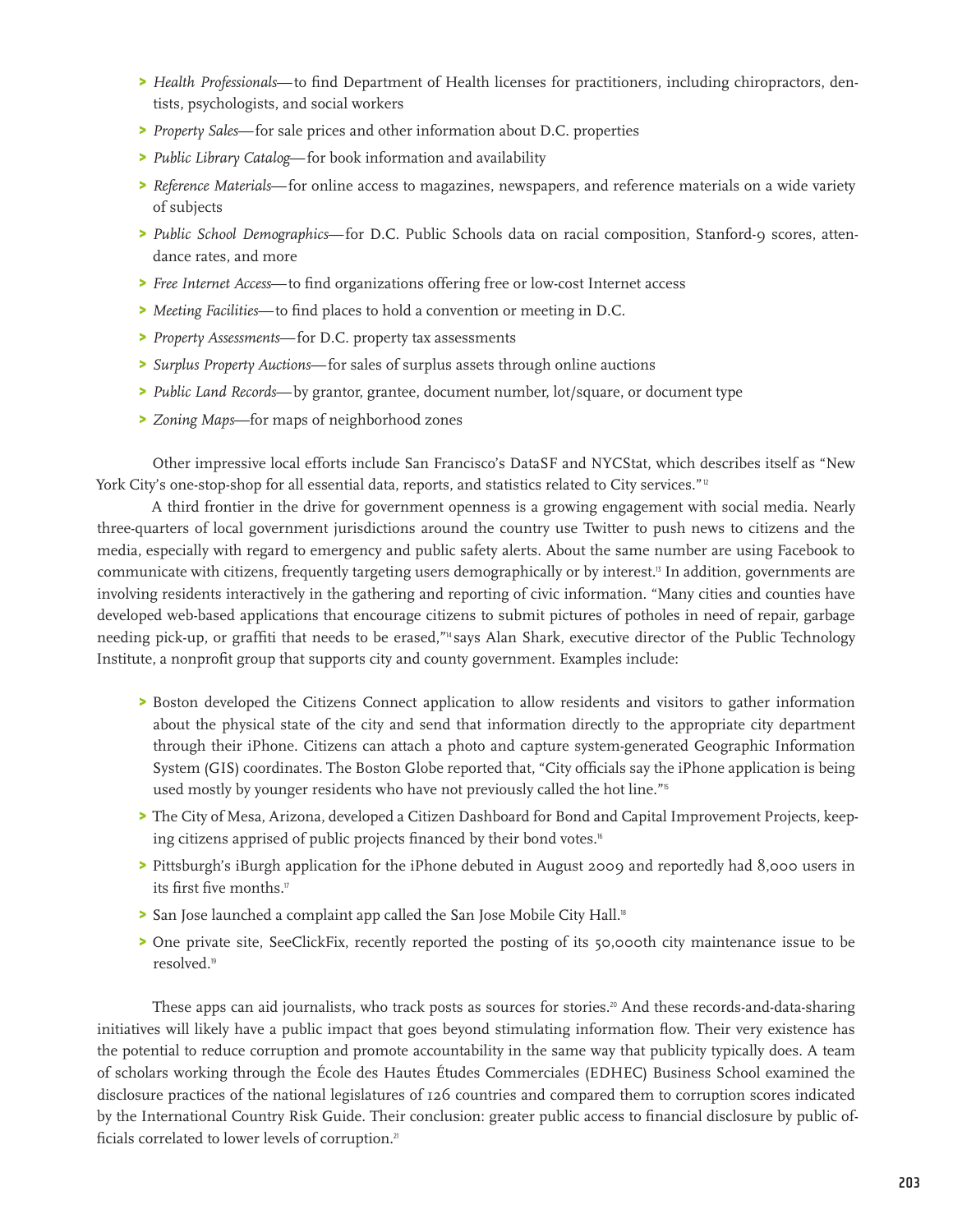## **Boston's Citizens Connect application allows residents to gather information about the physical state of the city and send it directly to the appropriate city department through their iPhone.**

#### **How Transparency Fosters an Informed Public**

Government transparency improves information flow three ways: directly to citizens themselves, through "information entrepreneurs," and through journalists.

#### *Direct Access*

Many governments have found that citizens value the access they have to information, and they put it to good use. On the federal level, a list of Data.gov's top-10 most downloaded datasets of all time can be found at [http://www.data.](http://www.data.gov/metric/visitorstats/top10datasetreport) [gov/metric/visitorstats/top10datasetreport.](http://www.data.gov/metric/visitorstats/top10datasetreport) In May 2010 (a sample month), four of the 10 most popular datasets were from the Geography and Environment category, among them a worldwide listing of real-time earthquakes and an inventory of sites subject to environmental regulation. The dataset on U.S. Overseas Loans and Grants was frequently accessed, too.<sup>22</sup>

There is great variety in the city datasets that prove popular. In May 2010, San Franciscans searched most often for traffic accident data, school dropout data, information on library books available in the San Francisco Public Library, and information on Treasure Island development plans.23 In Seattle, neighborhood maps, crime statistics, active building permits, and a list of the locations of the city's public toilets were among those most-frequently accessed.<sup>24</sup> The District of Columbia's most popular datasets are those on juvenile arrests and charges, crime incidents, purchase orders, and public space permits.<sup>3</sup> In Ann Arbor, Michigan, the most downloaded datasets are the city boundary data, records of checks or fund transfers issued to the city, and a graphic representation of land use planning parcels.<sup>26</sup>

A 2010 study by the Pew Internet & American Life project found that 35 percent of Internet users have researched official government documents or statistics.<sup>27</sup> Citizens access the information through a variety of devices. As the Pew study noted, "[Four percent] of cell phone owners who use text messaging signed up to receive text messages from a government agency or official."<sup>28</sup> Use of phones for these purposes is small but growing. In

**One study of 126 countries found that good financial disclosure by public officials correlated with lower levels of corruption.**

2009, the Brookings Institution found that 2 percent of federal government websites and 3 percent of state government websites offer PDA (personal digital assistant—or mobile device) access. Although these rates lag behind the corporate sector—10 percent of corporate web sites offer PDA access—the numbers are slowly increasing.<sup>29</sup> For many Americans, mobile phones and hand-held devices provide the most attractive means of accessing the Internet—and are especially popular among African-Americans and Latinos as primary tools for

reaching the Web.<sup>30</sup> Governments can thus maximize the utility and inclusiveness of their transparency initiatives by making web sites compatible with mobile devices and enabling the development of free smart phone applications that give users easy access to government information.

#### *Information Entrepreneurship*

Not only do open government initiatives support direct citizen access to information, they support private sector and nonprofit entrepreneurs who create applications to organize and structure government data so that it can be searched and utilized.

Both New York City and the District of Columbia have enhanced the value of their datasets by wooing developers to create applications. New York held a "BigApps" competition, which selected 10 winning applications from a pool of more than 80 submissions that included "a resource for better navigating the City and its cultural resources, a guide to New York City schools, a live-feed commentary on New York City taxis, and an application that helps users locate books at Public Libraries."<sup>31</sup>

In the case of D.C., the Apps for Democracy program, "which offered a cash prize to the developer who could produce the most user-friendly applications based on government data—ultimately led to the development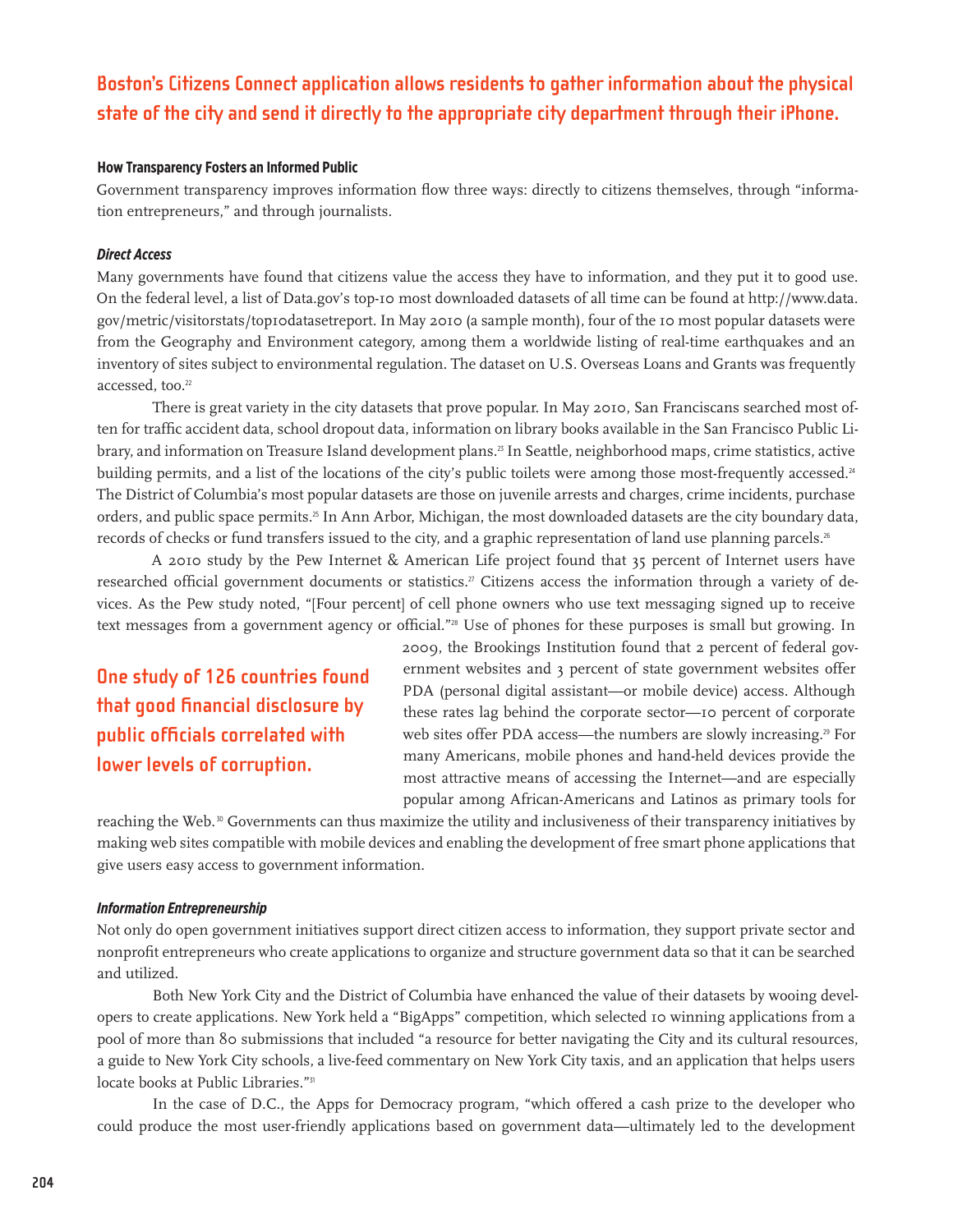of 47 different applications (with an estimated value to the city of \$2.3 million) at a cost of just \$50,000 in prize money."<sup>32</sup> Examples include DCCrimeFinder, which uses citizens' phone locations to inform them of crimes that have occurred nearby; Achieve D.C., which shows both poverty and achievement rates for D.C. elementary, middle, and high schools; and PointAbout, which allows citizens to use their iPhones to find nearby embassies, vacant properties, banks, and a variety of other community assets, based on their location.<sup>33</sup>

This trend shows every sign of continuing. Sunlight Labs, part of the D.C.-based nonprofit, nonpartisan Sunlight Foundation is "an open source community of thousands dedicated to using technology to transform government," chiefly by advancing transparency.<sup>34</sup> Its two "Apps for America" contests elicited the development of dozens of open source applications designed, in one way or another, to advance government accountability through data.<sup>35</sup> The winner of Apps for America 1, Filibusted, aggregates data compiled by Sunlight Labs and GovTrack to reveal the rate

# **DCCrimeFinder uses citizens' phone locations to inform them of crimes that have occurred nearby.**

at which different Senators vote against cloture motions that would cut off floor debate and permit Senate votes on pending legislation.<sup>36</sup> A runner-up, Legistalker, aggregates all online activity by members of Congress including news stories, "tweets," and YouTube videos.<sup>37</sup> The winner of Apps for America 2, DataMasher, enables users to analyze data sets in tandem. For example, a user could take data

on federal spending by state and divide it by the data for each state's population to create a data mashup of federal spending per person per state.<sup>38</sup> The runner-up, GovPulse, makes it possible to track the frequency of federal agency appearances in the Federal Register and to search and digest Federal Register entries more easily.<sup>39</sup>

In April, 2011, the John S. and James L. Knight Foundation partnered with the FCC to establish an "Apps for Communities" competition. Its goal "is to create apps that use publicly available data to help people in communities across the country," even if those communities lack the big population base (or municipal budgets) of a New York or D.C.40 The formal challenge urges programmers: "Using hyper-local government and other public data you should develop an app that enables Americans to benefit from broadband communications—regardless of geography, race, economic status, disability, residence on Tribal land, or degree of digital or English literacy—by providing easy access to relevant content."41

Of course, nonprofit institutions may foster increased transparency through their own direct initiatives, as well. Among national nonprofits, the Sunlight Foundation, mentioned above, has played an especially important role in making government data available in formats useful for both journalists and the general public. For example, RealTimeCongress, developed by its Sunlight Labs, is a mobile phone app that gives updates on live floor debates and votes, information on key documents as they are published, and ac-

cess to "whip" notices and hearing schedules.<sup>42</sup> An example of statelevel initiative is the Texas Tribune, a nonprofit public media organization that hosts several state government datasets.43 Its compilation of government employee salaries is the most popular. Other highly

### **Nearly one out of five print stories were based on public records.**

demanded datasets include a directory of all elected officials in Texas, data on Texas prisons, education-related data (such as school rankings, superintendent comparisons, and student demographics), a list of red-light cameras, campaign finance data, and county-by-county election results.

#### *Information Serving Journalism*

Journalists have long considered access to government records central to effective journalistic practice. In December 2001, the Society of Professional Journalists, looked at 4,000 individual news stories in 20 different media outlets and found that nearly one out of five print stories was based on public records, as were 11 percent of broadcast stories.44 *Uplink* is the online magazine of the National Institute for Computer-Assisted Reporting (NICAR). Reviewing the issues of *Uplink* between January 2009 and June 2010, the FCC Future of Media team found that much of the data journalists and reporters were interested in during that time fell into four distinct categories: 1) Spending and tax-related datasets, including information on state loans, economic recovery spending, and local stimulus spending; 2) Environmental datasets, which included data tracking violations and enforcement of the Clean Air and Clean Water Acts as well as air pollution by geographical region, logging practices, and the level of trace pharmaceuticals in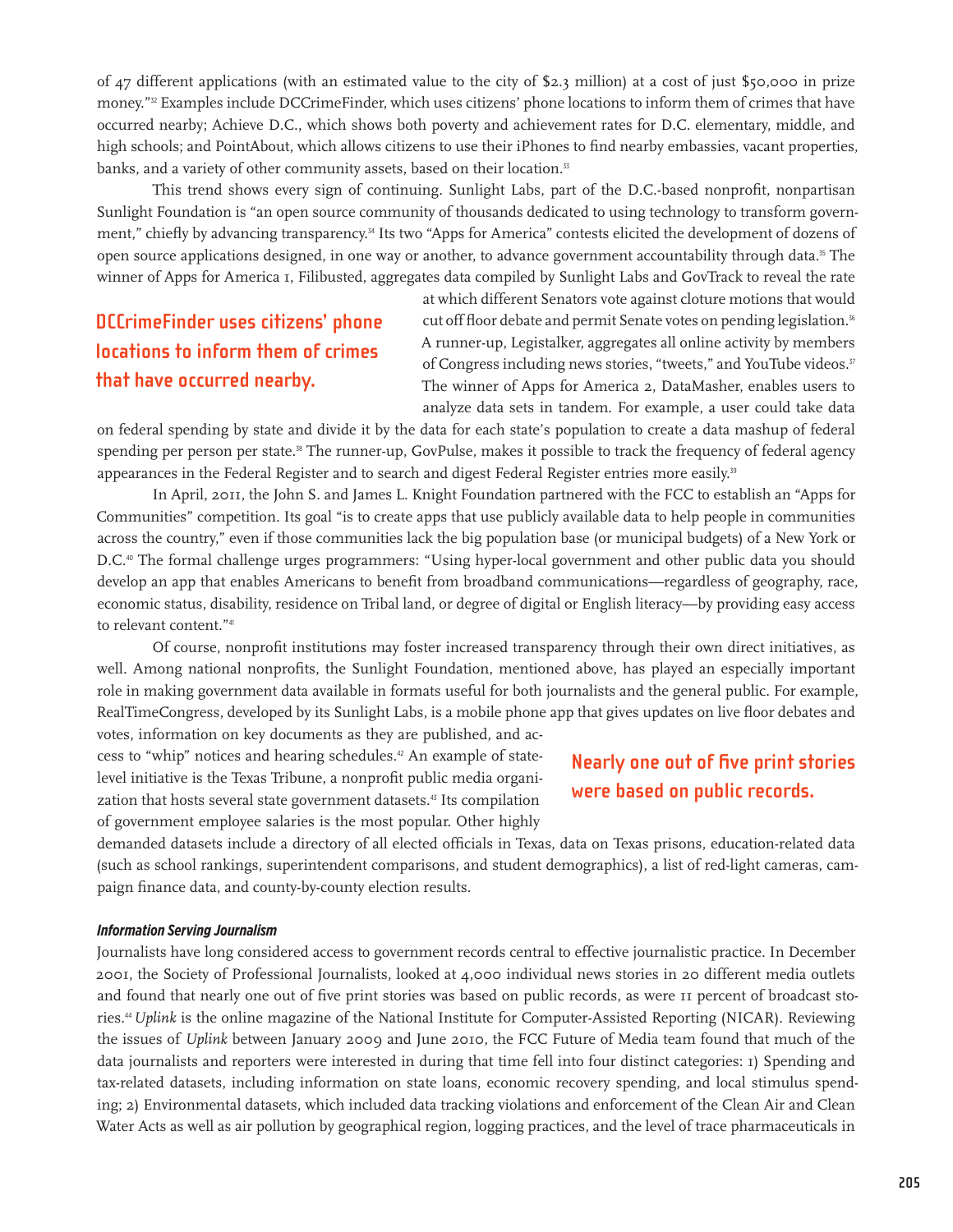water supplies; 3) Crime data, including crime in schools, crime stories, and statistics on Taser usage by local police departments; and 4) Census data, which—when viewed in combination with other datasets—can reveal how social and economic trends are affecting Americans taking into account such variables as race, income, and place of residence. NICAR's database library, available only for investigative reporters, offers information on federal spending, crime, and campaign spending. Other crime-related datasets, such as airport crime statistics and data on violations of Federal Aviation Administration regulations, also are available.<sup>45</sup>

To the extent that government databases reveal the behavior of private entities, they can support greater accountability in the private as well as the public sector. One of the most innovative government-initiated transparency efforts is the Securities and Exchange Commission requirement that corporations use XBRL (Extensible Business Reporting Language) in submitting financial disclosure forms. A company's reports (including footnotes) can be tagged with metadata so that facts and numbers can be searched and analyzed. The XBRL reporting requirement makes information easy to mine and convert into structured data for rapid analysis.<sup>46</sup> Given that government agencies routinely require information submissions on subjects as disparate as workplace safety, environmental compliance, and the finances of tax-exempt nonprofit organizations, one can see how attention to submission format on a governmentwide basis could facilitate deeper journalistic analysis across every sector of social and economic activity.

A comparison of two recent Pulitzer Prize–winning projects illustrates two impressive uses of records research. In 2010, Barbara Laker and Wendy Ruderman of the *Philadelphia Daily News* received a Pulitzer Prize for Investigative Reporting. Their "Tainted Justice" series exposed the corrupt practices of a police narcotics squad. Laker and Ruderman read through thousands of search warrants by hand and verified the addresses listed on them. Then they went looking for the drug dealers named in the warrants, knocking on scores of doors in the process. Through this painstaking effort Laker and Ruderman proved that the information contained in the warrants did not match bystander and other nonpolice accounts of the drug raids. This type of work required extensive resources. *Philadelphia Daily News* editor, Gar Joseph, said that his "back of the envelope" calculation was that the series cost \$164,000, an amount that factors in the salaries of the two reporters and the time spent editing.<sup>47</sup>

In contrast, the Pulitzer Prize for Public Service was awarded to the *Bristol (VA) Herald Courier* in 2010 for Daniel Gilbert's investigation of payments owed to local mineral-rights owners by gas corporations. The publisher of the *Herald Courier* sent Gilbert to a workshop on computer-assisted reporting held at the University of Missouri's journalism school, where he learned how to analyze the data he had obtained. According to managing editor J. Todd

Foster, "Gilbert used two sets of data: the monthly gas production numbers that companies report to the state for an online database, and the monthly escrow statements generated by Wachovia Bank, data obtained from the Division of Gas and Oil through a Freedom of Information Act request" for his exposé.<sup>48</sup> The Gilbert investigation could not have been done without computerized records and datamining techniques.<sup>49</sup>

Journalists are receiving assistance from information entrepreneurs, especially in the nonprofit sector, who use government datasets to create relevant, accessible databases designed to match likely reporter interests. For example, ProPublica, a 501(c)(3) inves**The Sunlight Foundation created Congrelate, a data-rich website that provides information about legislators and their districts, including voting history, top donors, and fundraising efforts.**

tigative journalism organization, has compiled government stimulus data from Recovery.gov and other sources to create a database journalists can use to track the distribution of economic stimulus money. This data has been used in reports by sources that range from the *New York Times* to National Public Radio to the *Salt Lake Tribune* to the *Bozeman (MT) Daily Chronicle*. 50

The Sunlight Foundation has created [Congrelate](http://congrelate.org/), a data-rich website that provides information about legislators and their districts, including their voting history, their top donors, and fundraising efforts—all in tables that can be manipulated to display data in the way a given researcher finds most useful.<sup>51</sup> [TransparencyData,](http://transparencydata.com/) another Sunlight Foundation project, allows users to explore data on federal campaign contributions, lobbying, grants, and contracts.<sup>52</sup> [Poligraft,](http://poligraft.com/about) a third Sunlight Foundation project, enables users to cross-reference TransparencyData information with the text of articles (that the user can submit in a field on the site).<sup>53</sup> The site then displays political contributions re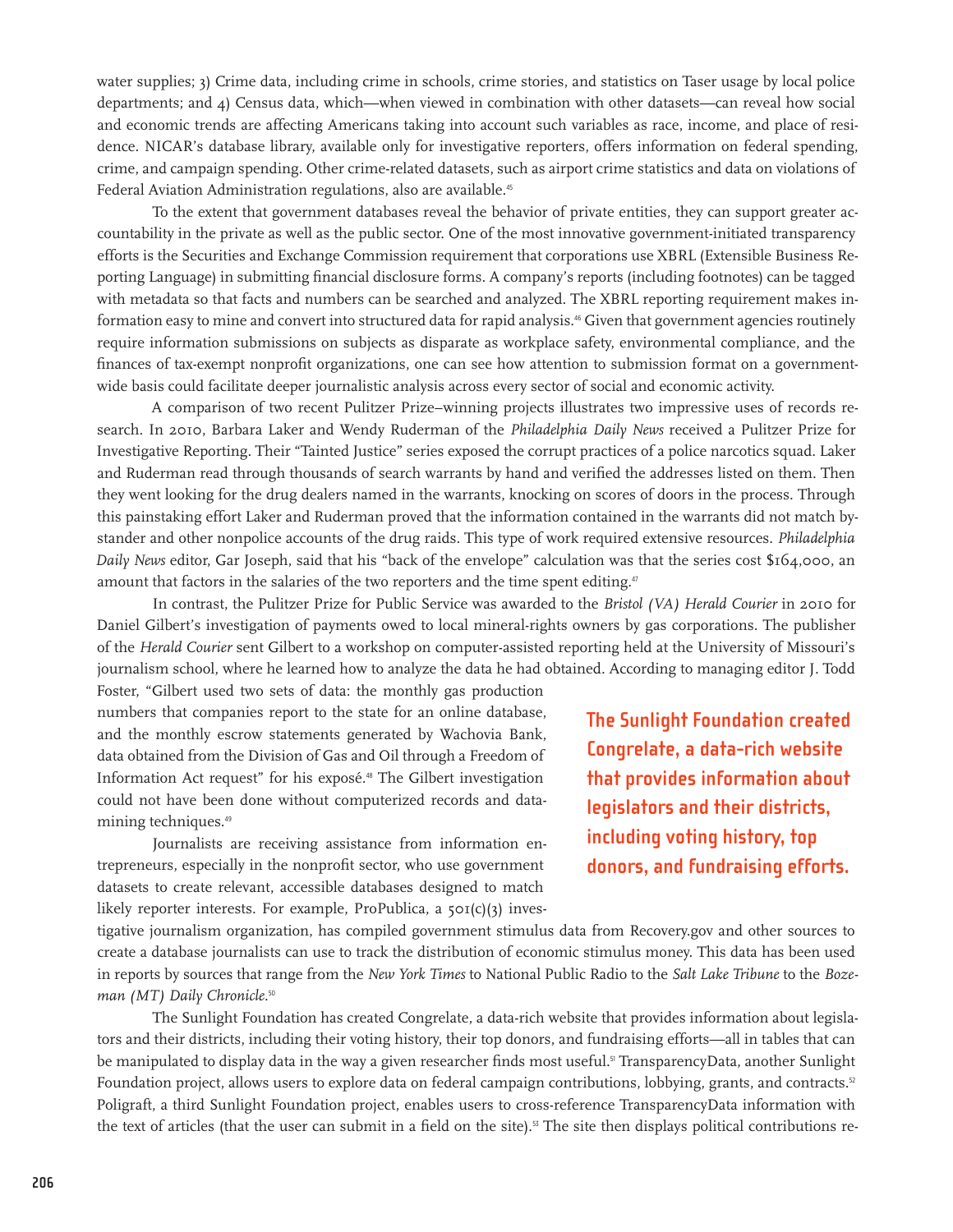ceived and made by organizations and individuals described in the article. For example, if an article mentions the National Rifle Association (NRA) or the National Organization for Women (NOW) and a particular senator, Poligraft would display the campaign contributions made by the NRA or NOW to that senator.

The journalistic use of such tools is not limited to the employees of conventional media organizations. The Sunlight Foundation's [PolitiWidgets](http://politiwidgets.com/) allows bloggers to easily embed a wide range of information about elected officials into blog posts.<sup>54</sup>

Computer-assisted reporting is increasingly finding its way into mainstream media through the efforts of independent groups. Bill Buzenberg, executive director of the Center for Public Integrity (CPI), told a workshop of the Federal Trade Commission how CPI downloaded information on 350 million mortgages from the Home Mortgage Disclosure Act database and used it to identify the top-25 subprime lenders.<sup>55</sup> CPI found that nine of the top-10 lenders were based in California and that at least 21 of the top-25 subprime lenders were financed by banks that received bailout money.<sup>56</sup>

#### **The Current State of Government Transparency**

President Obama made government transparency the central theme of several initiatives on his first full day in office. These included an executive order expanding access to the presidential records of prior Administrations, $57$  a memorandum directing the Office of Management and Budget to create an Open Government Directive setting transparency requirements for all executive departments and agencies,<sup>58</sup> and a memorandum on Freedom of Information Act implementation.<sup>59</sup> The last of these prescribed that "[a]ll agencies should adopt a presumption in favor of disclosure... to all decisions involving FOIA."<sup>60</sup> On March 19, 2009, Attorney General Holder issued a new policy,<sup>61</sup> setting narrower grounds for defending the withholding of government records than had been adopted in 2001.<sup>62</sup>

The Obama Defense Department lifted the prior administration's ban on photographing the coffins of the war dead returning from Iraq and Afghanistan,<sup>63</sup> and the White House agreed to post its visitor logs online, making public all but a few narrow categories of visitors to the president or vice president.<sup>64</sup> In December 2009, President Obama created a National Declassification Center in the National Archives, whose goal is to make all properly de-

classified records within a backlog of over 400 million pages of records publicly accessible by December 31, 2013.<sup>65</sup> In January 2010, the Administration released the names of detainees at the Bagram AirBase in Afghanistan.<sup>66</sup>

However, independent assessments<sup>67</sup> still give the federal bureaucracy mixed reviews for achieving the President's transparency goals. For example, the Federal Funding Accountability and Transparency Act, passed by Congress in 2006, required the Office of Management and Budget (OMB) to create a public web**Most websites created by local or state governments did not offer the most essential civic information, such as budgets, audits, contracts, and tax documents.**

site with data on federal contracts, grants, loans, and spending.<sup>68</sup> The Government Accountability Office (GAO) was to determine the extent of OMB's compliance with the requirements of the Act.<sup>69</sup> In March 2010, GAO reported that "of nine requirements [GAO] reviewed, OMB has satisfied six, partially satisfied one, and has yet to satisfy two." GAO also raised concerns about data quality.<sup>70</sup>

Efforts to obtain information through the Freedom of Information Act also continue to be stymied by obstacles. The federal Freedom of Information Act ordinarily requires agencies to determine within 20 days how they will respond to records requests.<sup>7</sup> But in 2009, only eight of the 29 largest federal agencies had an *average* response time on "simple requests" of 20 days or less; the average for all 29 was over 32 days." And this was an improvement over 2008.73 In other words, over two-thirds of federal agencies handling the overwhelming majority of FOIA requests do not even average a response time in compliance with the law.<sup>74</sup>

 The 2010 reports filed by the Chief FOI officers of every federal agency specify the steps taken within each agency to promote proactive disclosure and implement the presumption of openness that President Obama called for.<sup>75</sup>

Though not required to do so by law, agencies releasing data should also include an Application Programming Interface (API) that allows the data to be shared easily with other computers and applications. These approaches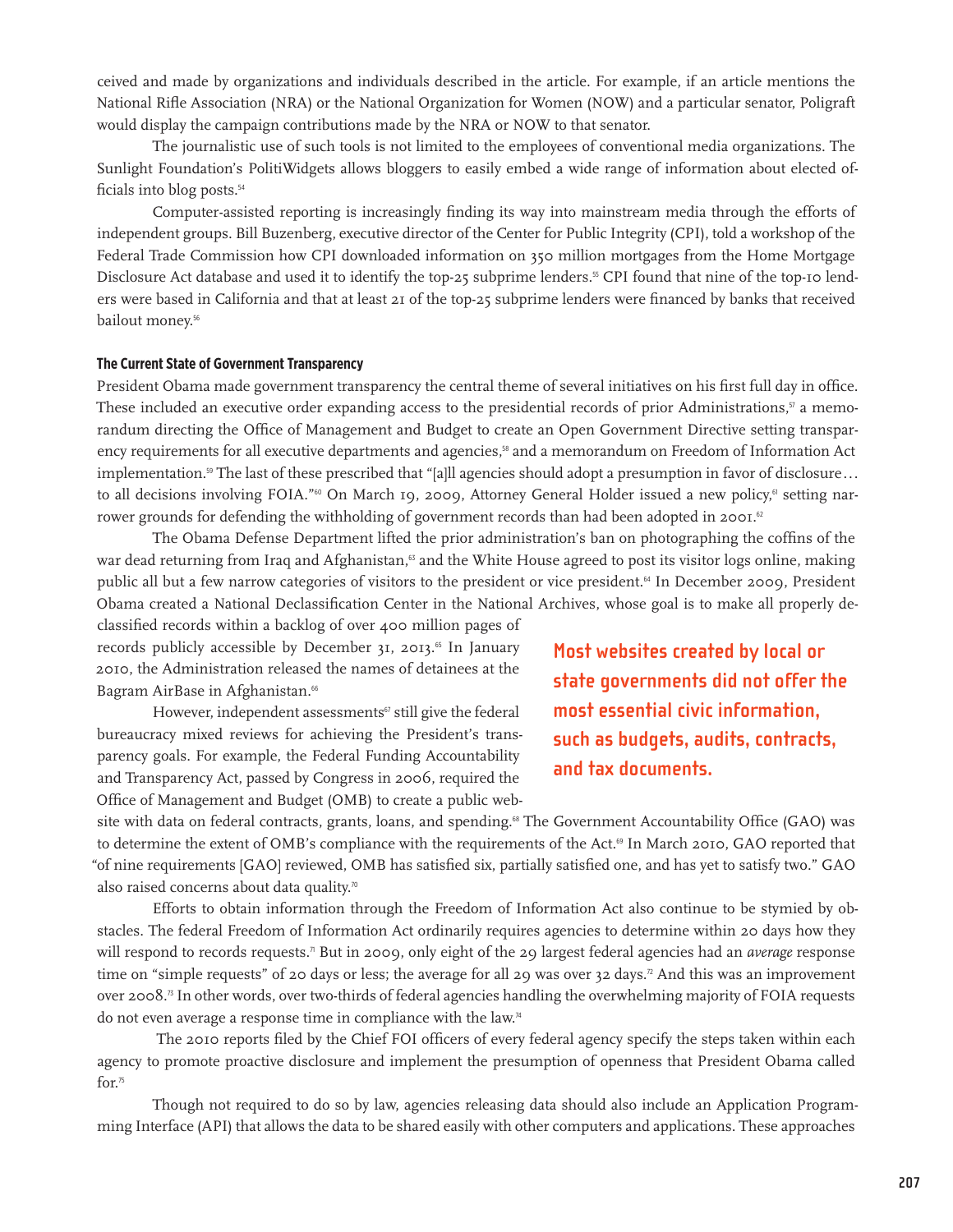can not only allow citizens to participate but make the services and analysis of government more effective. For instance, the FCC recently undertook to document the broadband speeds in different parts of the country. Instead of sending out, say, a half dozen researchers to report on the variations, they built an application that allowed citizens to perform tests themselves and report the data to the FCC. Two million submissions resulted.<sup>76</sup>

Of course, transparency at the federal level involves not only the executive branch, but also Congress. Federal legislation is frequently both lengthy and complex. Requiring the House and Senate, as urged by transparency advocates both within and outside Congress, to post all non-emergency bills online for 72 hours before adoption would enable not only legislators, but reporters and the general public to analyze and critique Congress' handiwork more effectively. $\eta$ 

The degree of government openness on a state and local basis varies widely. In 2009, a survey of government websites in 48 states revealed how many states (see numbers in parenthesis below) provide online records in various categories:<sup>78</sup>

- > Department of Transportation projects and contracts (46)
- > Statewide school test data (46)
- > Political campaign contributions and expenses (45)
- > Disciplinary actions against doctors (43)
- > Audit reports (42)
- > Disciplinary actions against attorneys (38)
- > Environmental citations/violations (36)
- > Teacher certifications (32)
- > Fictitious business name registrations (29)
- > Nursing home inspection reports (28)
- > Database of local government expenditures (25)
- > Consumer complaints (25)
- > Bridge inspection and safety reports (23)
- > Personal financial disclosure reports of elected or appointed officials (22)
- > Child care center inspection reports (22)
- > Hospital inspection reports (18)
- > School inspection/safety records (9)
- > School bus inspections (11)
- > Death certificates (8)
- > Gas pump overcharge records (8)

The only state to provide online data in all 20 categories was Texas; New Jersey was right behind with 19; and the state with the least information online was Mississippi.<sup>79</sup>

In a similar vein, Pew's Center on the States grades states on how well they use data and technology to make decisions and communicate with the public.<sup>80</sup> Only five states earned an A: Michigan, Missouri, Utah, Virginia, and Washington.<sup>81</sup> New Hampshire and South Dakota ranked the lowest, both receiving a D+.<sup>82</sup> The average across the states was a B-.<sup>83</sup> The criteria taken into account include the state's information technology planning, the state's and state agencies' use of cost and performance information, and the public's ability to access information about the performance of state programs.<sup>84</sup>

A number of states have undertaken initiatives similar to the Federal Funding Accountability and Transparency Act of 2006, which requires OMB to post federal spending data online.<sup>85</sup> In March 2010, Sunshine Review, an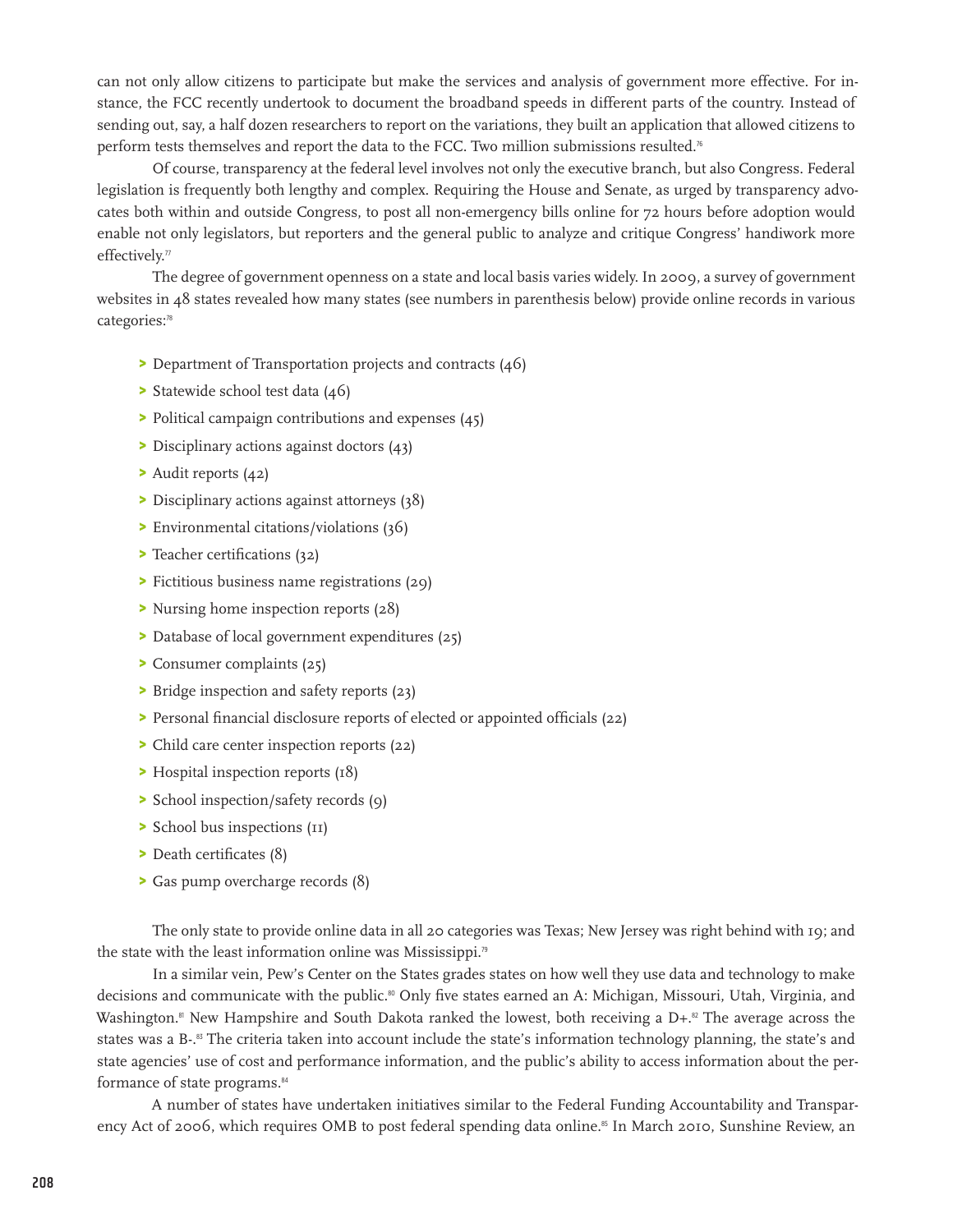independent group,<sup> $\ast$ </sup> announced the results of its evaluation of over 5,000 government websites, including those of 3,140 counties, 805 cities, and 1,560 school districts, through "crowdsourcing"—inviting participants around the country to use a "transparency checklist" to "collaboratively determine the extent to which government-managed websites contain the information people need."<sup>87</sup> According to the findings, in 2010 there were 41 websites created by local or state governments that made available the most essential civic information needed by citizens, such as budgets, audits, contracts, tax documents for public officials, and contact information for the person charged with fulfilling local FOIA requests.<sup>88</sup> In 2011, that number had risen to 112 local and state government websites.<sup>89</sup>

In terms of local news, the relative lack of openness regarding the courts and the criminal justice system is cause for special concern. According to David Cuillier, FOI chair of the Society of Professional Journalists, journalists commonly have a difficult time procuring records regarding law enforcement; agencies tend to be overly secretive and deny valid public records requests.<sup>90</sup>

Journalists seeking court records at the federal level have the great advantage of the [PACER](http://www.pacer.gov/) (Public Access to Court Electronic Records) web site.<sup>91</sup> PACER includes case and docket information for all district, bankruptcy, and appellate courts, and it currently hosts 500 million case file documents. However, only the U.S. District and Bankruptcy Courts provide searchable transcripts, and personal identifiers are removed before the records are made public. Transcripts from the U.S. Courts of Appeals are not made available. As of May 2010, PACER added digital audio recordings of court proceedings to its public offerings.

Access to electronic *state* court records is uneven. The Reporters Committee for Freedom of the Press (RCFP) maintains an online state-by-state summary of which court records are available online, along with links to websites where more details can be obtained and a summary of laws governing remote electronic access to court information.<sup>92</sup>

The RCFP found that, at the Supreme Court and appellate level, most states have made at least some information available online. Most Supreme Court and appellate court opinions are online, with calendars and docket sheet information sometimes available as well, but briefs are less often accessible. At the trial court level, information is generally less available; some amount of docket sheet information is provided, but full access to filed court documents is rare. Even in states where the judicial system aims to make such information available, a lack of resources and expertise on electronic access capabilities often limits the scope of the initiative. The following states charge fees for online access to court records: Colorado, Delaware,

**The Center for Public Integrity downloaded information on 350 million mortgages from the Home Mortgage Disclosure Act database and used it to identify the top-25 subprime lenders.**

Florida, Kansas, Oregon, Utah, and Washington.<sup>93</sup> Transcripts can often be obtained directly from a court, and many courts offer electronically viewable and searchable transcripts, though often there is a fee for transcription services.<sup>94</sup>

Access to police records is yet more problematic. The laws governing public access to law enforcement records differ significantly from state to state. No studies have been found that compile these differences.<sup>95</sup> In the wake of recent political scandals, Illinois strengthened its Freedom of Information law, enhancing the powers of public access counselors (PAC). Illinois's PAC system could easily become a model for the country. 96

Journalism professor Ira Chinoy, also a prize-winning journalist, has found that public employees are sometimes resistant or even antagonistic to public records requests. They are often uninformed about public records laws and the ease with which they could actually comply with them. Agencies may have legal authority to waive fees—if the request is in the public interest—but may be reluctant to do so when they are obligated to pay a contractor for the labor entailed in responding to the request.

In some cases, public authorities may be wrestling with computer systems that impede easy access. $\frac{97}{10}$  In other cases, jurisdictions are working with systems designed by an outside contractor and then turned over to government employees not well versed in their operation.<sup>98</sup> And some record systems make databases especially difficult to copy.

The persistence of these problems underscores the need for a critical mass of full-time professional journalists. As the press is weakened by dwindling numbers and less experienced reporters "the court bureaucracy has gotten stronger and stronger," says Bill Girdner, editor and publisher of Courthouse News Service in Pasadena, California. "When journalists don't have presence, others control the information process."<sup>99</sup>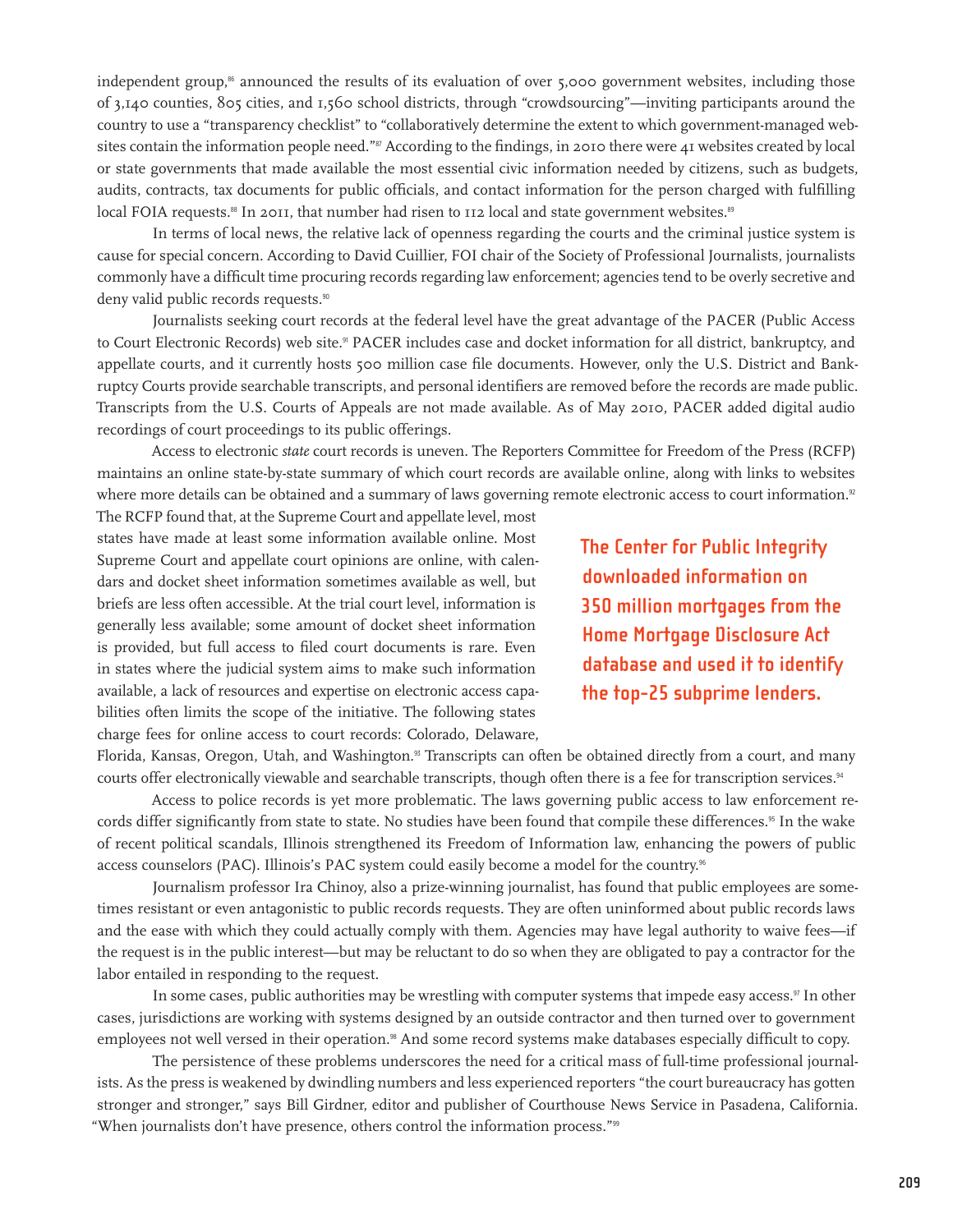Girdner also points out that electronic court filings have, in some cases, made gaining access to judicial information *more* difficult. Traditionally, hard-copy filings were maintained in a wooden box in the clerk's office in every court around the country. Courthouse reporters typically thumbed through the filings in the wooden box for good stories. When the Riverside County courthouse was renovated, however, a wall went up—literally—from floor to ceiling, and the wooden box disappeared in favor of electronic documents. Filing documents are now available only as quickly—or as slowly—as the staff uploads them, which can mean a delay of days. "The time that they take to get this stuff done and online...by that time, a story is old news," Girdner says.

**"As we lose resources, we lose our ability to fight Freedom of Information suits," says Doug Guthrie, court reporter for the Detroit News. "We try to fake them out with stern letters, but they know we don't have it."**

Girdner's concerns are echoed by Doug Guthrie, court reporter for the *Detroit News*:<sup>100</sup> "As we lose resources, we lose our ability to fight Freedom of Information suits. We try to fake them out with stern letters, but they know we don't have it." Girdner corroborates the point. He cites an instance in which Courthouse News Service (CNS) sued the Houston court clerk for denying access to documents, in one case, for nine days. CNS won an award of \$253,000, but spent \$1.2 million in attorney's fees last year.<sup>101</sup>

Guthrie believes that, as journalistic resources thin and access to records is denied or withheld, stories are going untold.102 As a consequence, violations of citizen rights may go unchecked. He says that crime statistics have been "spun and polished" to show that crime

has decreased. But, meanwhile, police and courts "seem to be more busy.... Big cities need newspapers to overcome big problems, big issues," he says. "We don't do it anymore."<sup>103</sup>

Even if public officials have the best of intentions, they may put forth data in a way that emphasizes a particular story line. Kerry O'Brien, who directs the NYC school survey for the New York City Department of Education, does not regard the Department's extensive survey and data-sharing initiatives as a substitute for independent reporting, as proud as she is of those initiatives.104 Although her office provides an annual report, its intention is to motivate friendly coverage; the picture presented may well be a fair one but is not necessarily balanced. "People in any organization," O'Brien said, "will want to put their best foot forward in any public presentation."<sup>105</sup>

#### **Limitations to Transparency Strategies**

As important as government transparency is, it is not in itself a sufficient strategy toward the goal of an informed citizenry.

*Ongoing Government Resistance to Disclosure.* Ira Chinoy at the University of Maryland reports that his students almost invariably meet resistance in their first attempts to acquire digital copies of databases that are subject to mandatory disclosure under the Maryland Public Records Act. The reasons given for noncompliance "range from legitimate [antiquated computer systems or even high-end computer systems not designed with transparency in mind] to ludicrous, and a large middle of crankiness instead of helpfulness."<sup>106</sup> In short, despite recent efforts to improve government transparency, extracting significant information from the government often requires skill at framing questions, persistence, and significant resources of time and money.<sup>107</sup>

*Data Does Not Interpret Itself.* Data requires analysis. For example, the National Highway Traffic Safety Administration Office of Defects Investigation maintains a "safety complaints search engine," that allows users to find all complaints filed with the agency based on the make, model, and model year of any vehicle sold in the United States.<sup>108</sup> It does not appear that anyone used this application prior to the major Toyota recalls of 2009 to sound the alarm on Toyota safety issues. Analysis requires some sophistication.<sup>109</sup>

*Transparency Without Reporting Can Promote Misunderstanding.* In a 2009 essay, Professor Lawrence Lessig bemoaned the fact that certain kinds of public disclosure can unjustifiably undermine public trust by facilitating quick, cynical, unjustified conclusions about what influences government behavior.<sup>10</sup> Consider, for instance, a theoretical example in which an "exposé" reveals that a member of Congress received contributions from a certain industry and also voted in support of that industry. That correlation, by itself, proves little. It may be that the House member is voting in the way he or she hopes will be rewarded by contributors in the future, or it may be that contributors